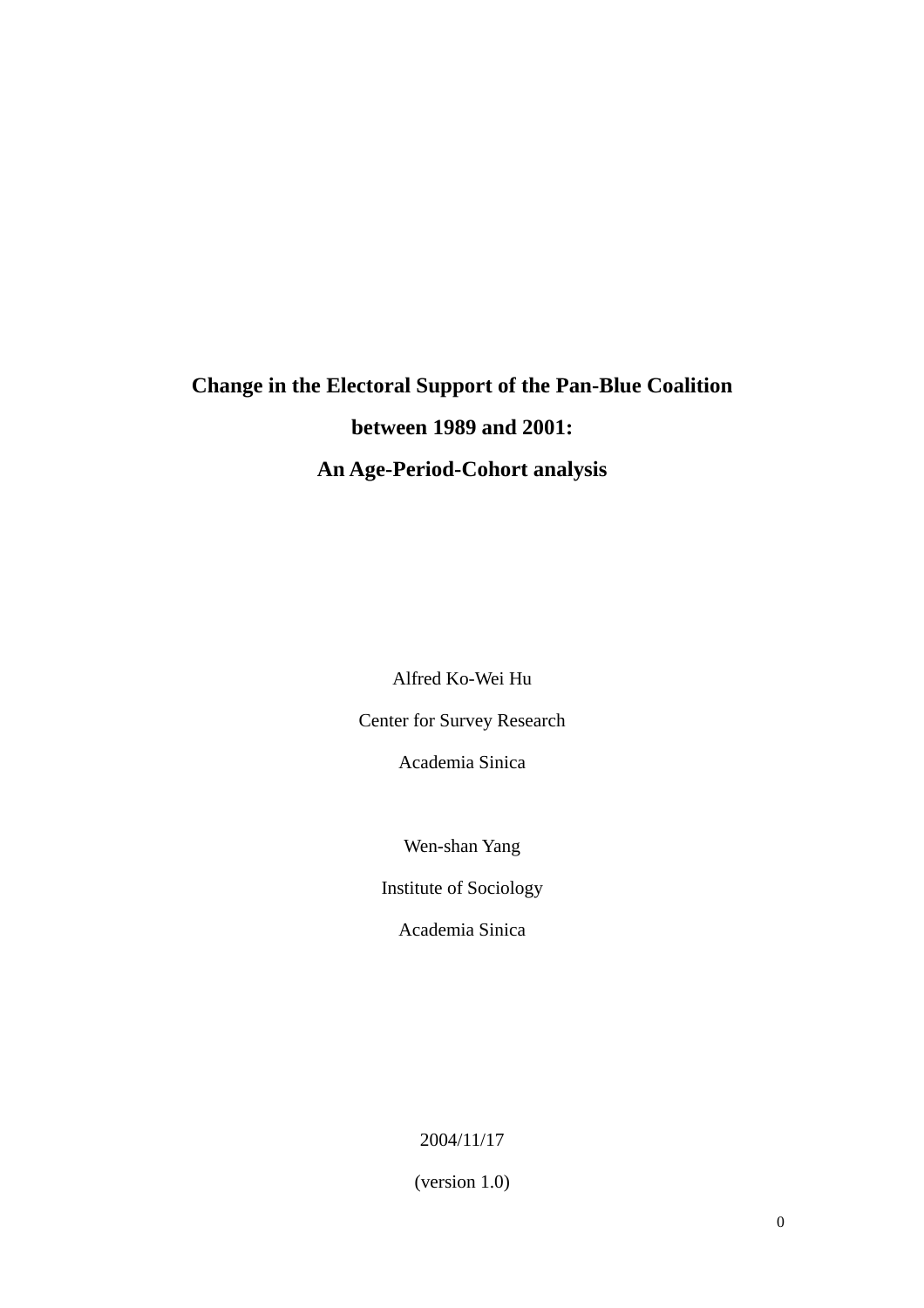## **Introduction**

Democratization began in Taiwan in 1987 with the end of martial law. In nearly two decades of electoral contest, the once mighty Kuomintang (KMT) has stepped down from ruling party position, while the Democratic Progressive party (DPP) which is legalized in 1987 has emerged to be the governing party since the Presidential election in year 2000. While the change of electoral support that leads to alternation in power is commonly found in contemporary democracies, the loss of support for a party which is once perceived to have overpowering and well-developed institutional capacity for election campaigning and electoral mobilization is a shock in the course of Taiwan's democratization.

 In this paper, we focus on the electoral support of the KMT camp, informally known as the Pan-Blue coalition since the spring of 2003, consisting of the KMT, the People First Party, and the New Party. The formation of the Pan-Blue coalition can be traced back to the early days of 2001, after Lee Teng-hui stepped down from the party chair position. After Lee's expulsion, the Kuomintang began informal but close cooperation with the newly formed People First Party (PFP) and the New Party. Given the fact that most members of the PFP and the New party are originally the KMT members in the past, they closely cooperate in large part to ensure that electoral strategies are coordinated, so that votes are not split among them. After the spring of 2003, the division between the Pan-Blue vs. the Pan-DPP became more evident, as the leaders of the KMT and the PFP begun to run a joint ticket for the 2004 presidential election.

 In this paper, we examine the trend of the KMT/the Pan-blue support by estimating age, period, and cohort effects using data from cross sectional time series data from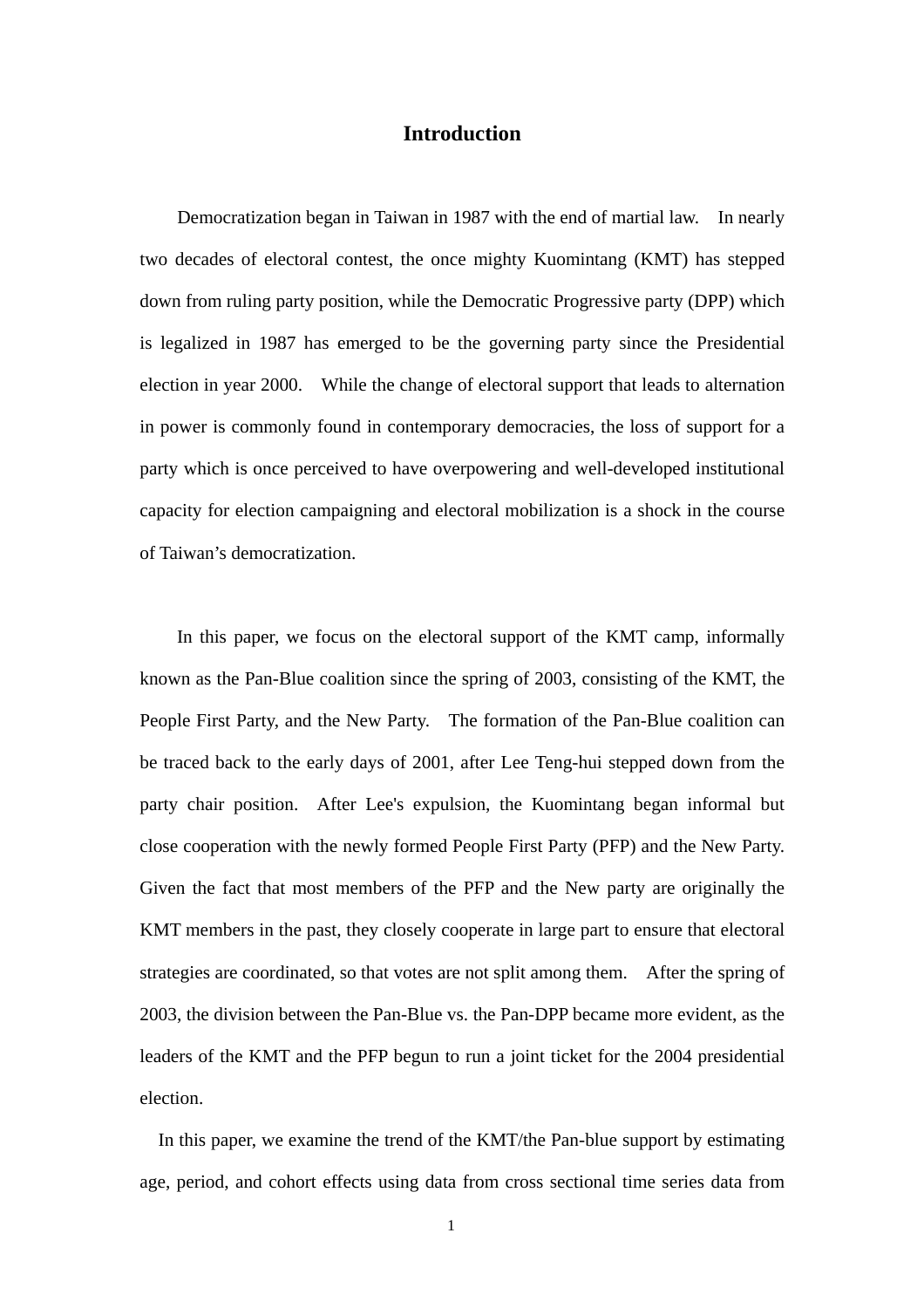1989 to 2001. The age-period-cohort approach has been used widely in social sciences and, in political science in particular, it has been used to study voters' turnout and partisanship in the US politics (e.g., Hout and Knoke 1975; Converse 1976; Abramson 1979; Clagget 1981). But little if any research has applied this analytical framework to examine voting choice in Taiwan overtime. In the present research, by using the vote share of the KMT in each age group as the proxy, we examine the age distribution of voting preference overtime during the course of the democratization in Taiwan. Is the change of party support associated with aging (age effect)? Does the electoral support of the KMT fall throughout the entire population from time to time (period effect)? In which generation can we find large-scaled change in electoral support of the KMT (cohort effect)? To explore these questions, the APC analysis is applied to assess the extent to which variation in observed electoral support of the KMT over time is attributable to period, age, and cohort effects, or possibly to interactions of the three.

After briefly discussing past theoretical and empirical work on the transformation and the decline of the KMT, we present cohort tables and graphs to examine basic changes in the KMT supporters. In this analysis, we look at each kind of effect (such as age), controlling for only one other (such as cohort). We then present a limited and simplified "format specification" of age, period, and cohort effects to estimate cautiously each component of change controlling for the other two.

#### **Background of the Current Study**

Party or voting preference has been one of the most prolific fields in studying Taiwan's elections. While the dominant research framework varies, most studies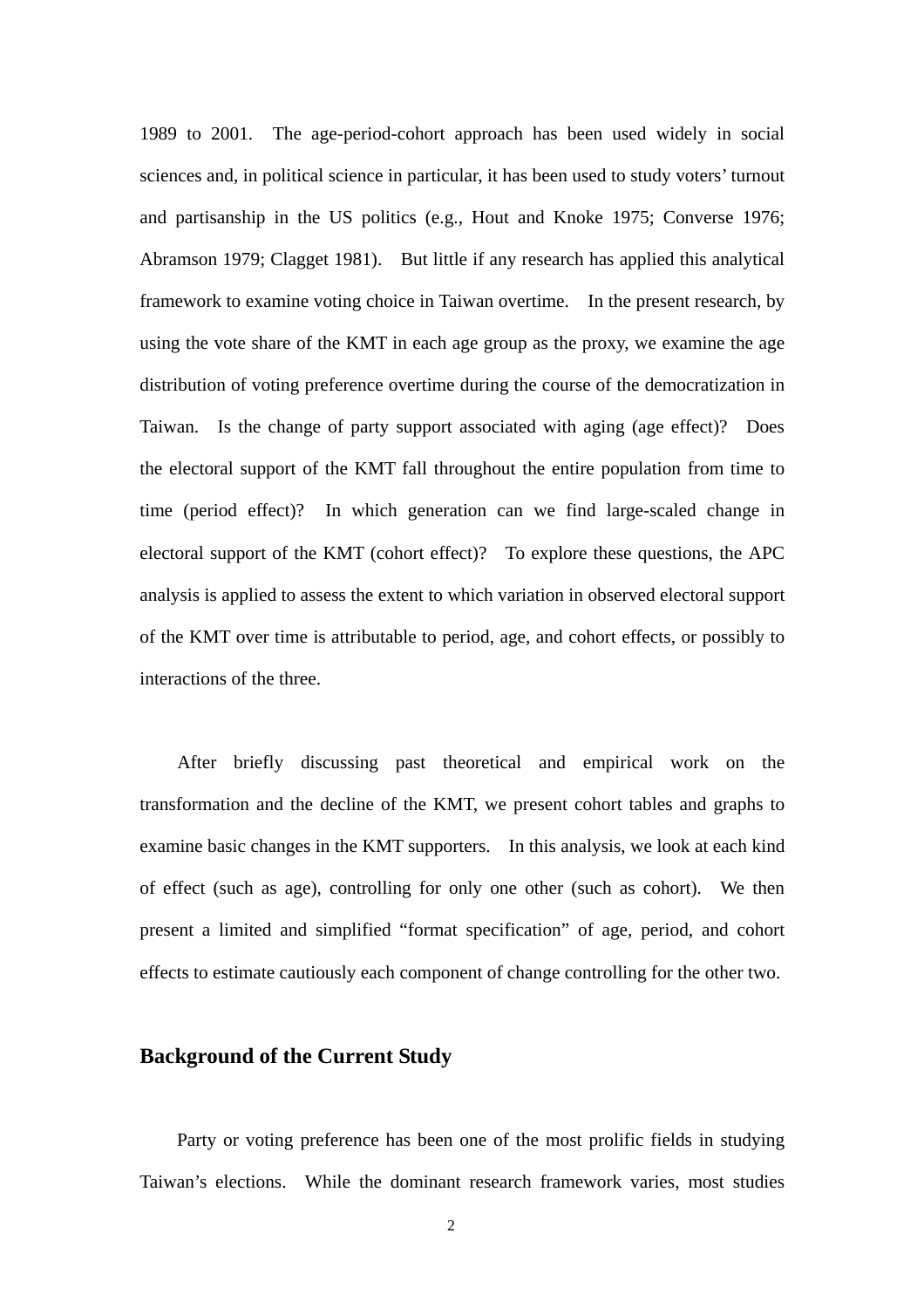have concluded that voting in Taiwan is closely associated with factors such as ethnic ground, regional difference, national identity, and ideological space (e.g., Hsu 1993; Hsu 2000; Wang 1998; Ho 1991; Lin, Chu, and Hinich 1992). Authors often link these findings to more general arguments about political competition or to the increasing or declining support of political parties. Since the data used in these work often rely on single data point, long term change of party support is largely absent.

In contrast, the overview of the long term change of party support, the transformation of the KMT in particular, can be found from the work delineating the course of democratization in Taiwan. For instance, in Hsiao's work on the relation between the rise of social movements in the 1980s, he pointed out that the dynamic of capitalist development had simply outgrown the political capacity of the KMT controlled state, making the latter difficult to exercise dominance and autonomy vis-à-vis economic and social spheres (Hsiao 1990). Social movements mushroomed during this period and played a significant role in brewing a coalition from the civil society. By demanding the KMT and its controlled state to make reforms and concessions, at least socially and economically, social movements during this period, in tandem with the rise of civil society, had the effect of shaking the very foundation of an authoritarian regime from "hard" to "soft".

While the rise of civil society during the 1980s indeed serves important function to shake to loose the system monopolized by the KMT, scholars of Taiwan politics are less certain as to whether liberalization by itself could lead to the weakening of the organizational strength of the KMT and its proficiency in mobilizing electorates in particular. With specific emphasis on the roles played by the opposition forces before 1990s, Cheng, in his well-cited article in *World Politics,* contends that the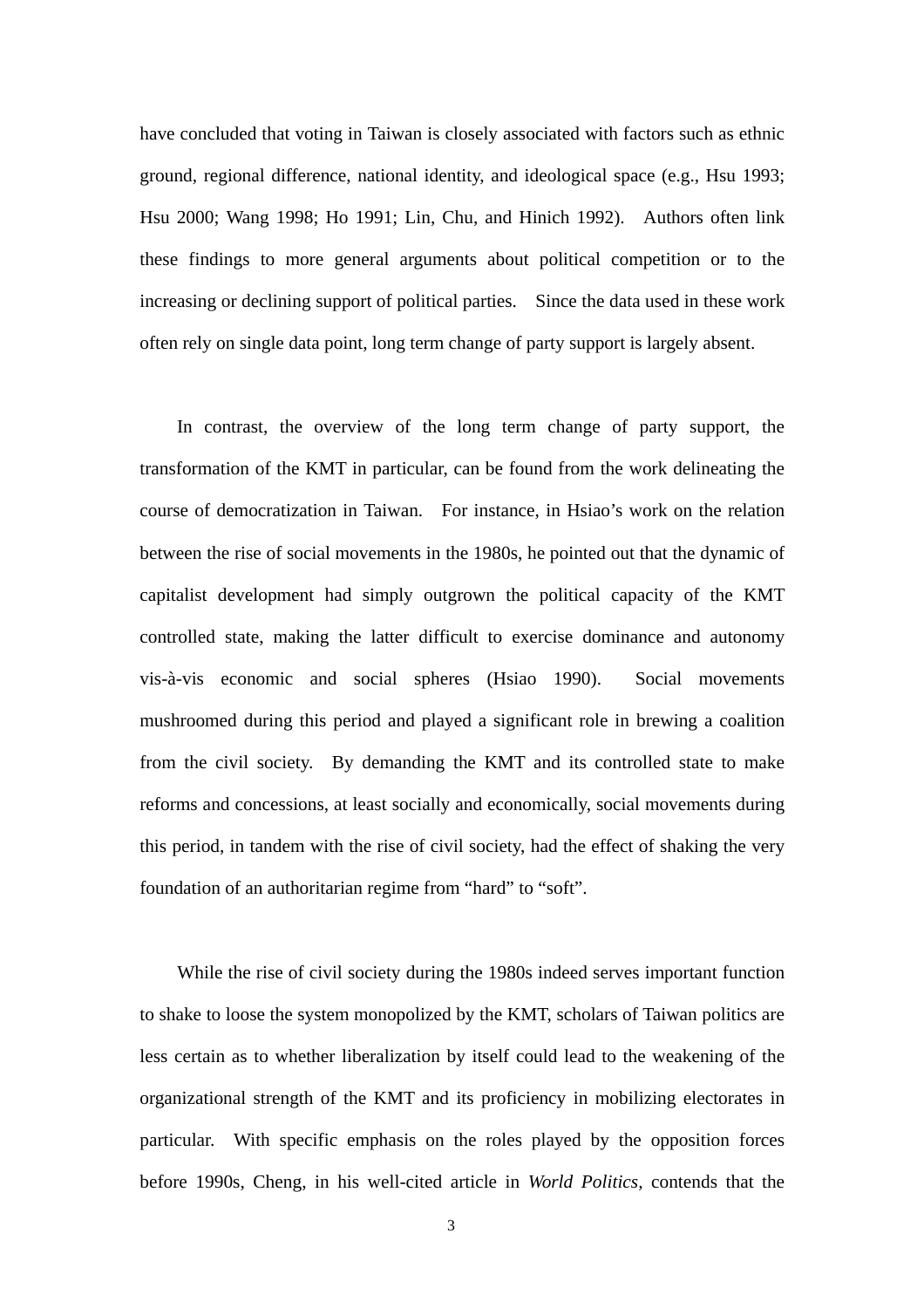KMT's position remained strong during the entire period of 1980s (Cheng 1989). This was happened despite the fact that growing opposition forces through agenda setting and the expansion of their electoral base had the ability to democratizing "a Quasi-Leninist regime". With the KMT's ability to shape electoral arrangement and to mobilize popular support, Cheng then concludes that "in the foreseeable future, it is unlikely that "*a change in power* will have to be applied, since the DPP is not in a winning position and the KMT has the resource and the institutional framework to maintain itself nationwide" (Cheng 1989:499).

In the work studying specifically on the problems faced by the KMT during democratization, the conclusion is different. Building on Hammel and Janda's integrated theory of party change (1994), Tan investigates the key external and internal factors that have resulted in significant changes in the KMT from the mid-1980s to 2000. According to him, they key external factors include the de-recognition of the U.S in 1979, the democratization wave in neighboring countries in the early 1980s, and the declining electoral support in nation wide elections for the KMT during the 1990s. These external factors, along with the change of party leadership from Chiang Ching-Kuo to Lee Teng-hui in the late 1980s, intensified the pace of change in dominant faction from mainlanders to local Taiwanese in the 1990s. A vicious cycle of conflict within the party was thus evolved into a situation in which the KMT had to redefine its ideological postsigns, on the one hand, and to find ways to dissolve the disputes among different factions, on the other hand. As the KMT was stranded by its coalition politics within the party, updating the party mass base or transforming the party's organization structure becomes problematic. The credibility of the KMT as an effective organ to rule Taiwan is then shaken, which, in one way or the other, leads to the erosion of its mass base and its electoral defeat is just a matter of time.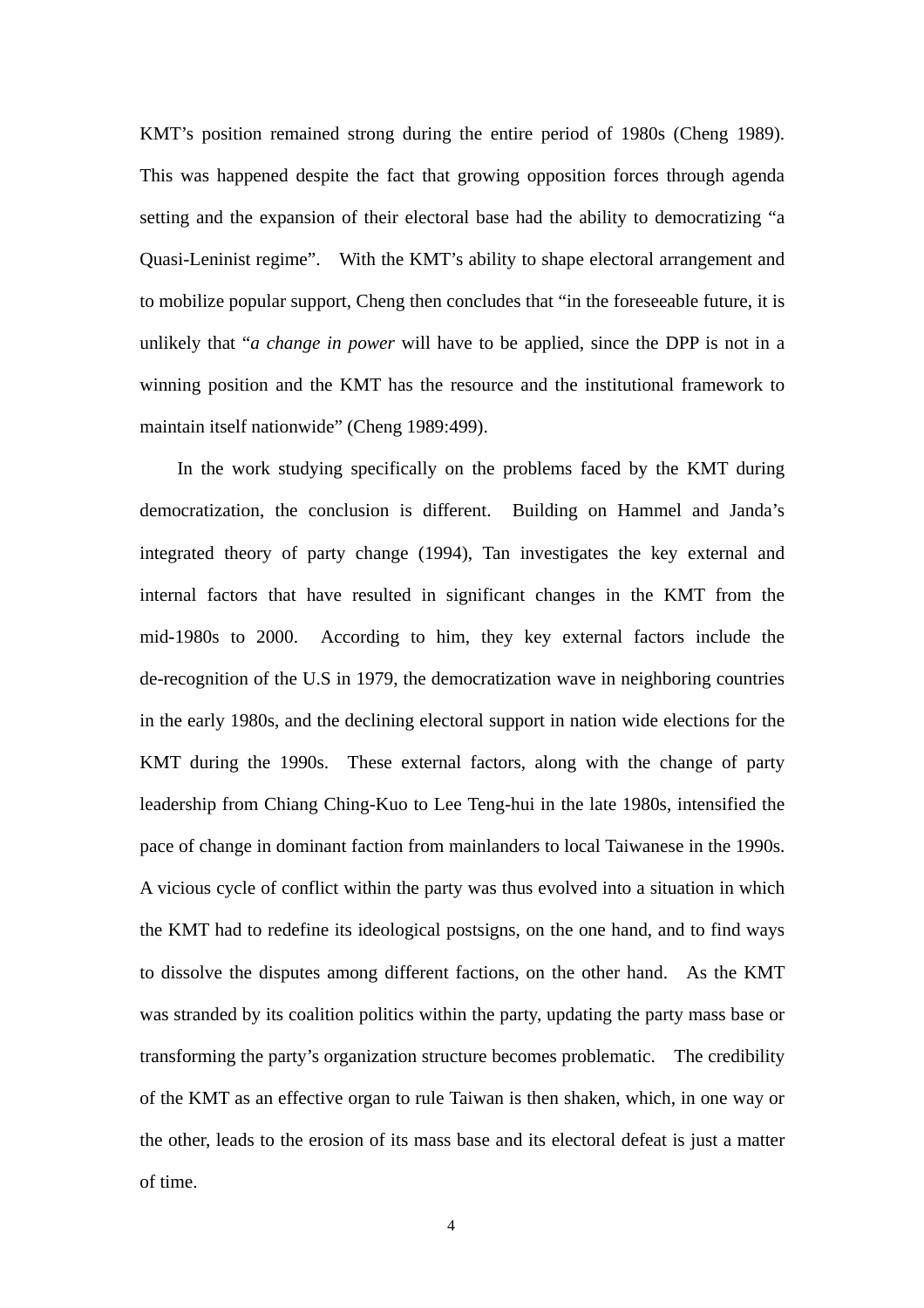When did the electoral support of the KMT begin to fall apart? How large is the scale of its falling as far as its electoral share is concerned? While the work discussed above offers theoretical insights, largely absent from these work is the empirical evidence to assess the timing and magnitude of such an electoral change. To certain extent, the generational approach could answer some, if not all, these questions. Using survey data of the 1992 Legislative Yuan election, Liu points out that generation differences in party preference exist with the result that, while the KMT maintains a large margin lead over the DPP, the DPP begins to catch up, especially in younger generations (Liu1994). Nevertheless, given the fact that only a single sample from one data point is used in this work, this approach runs the risk of making faulty inferences about the underlying effects.

To be sure, differences between age groups at any given time may be a function not only of differences in life-cycle position, but also of generational differences. To disentangle life-cycle and generational effect, the obvious preferred data for studying the effects of aging on political activity are longitudinal-panel data. But no such data exist in Taiwan Instead; the best alternative is to study repeated cross-sectional samples over times. By pooling persons of the same age from other representative samples into a single dataset, aggregate relationships such as party preference can be traced over the life cycle. The constructed age-period-cohort table is then the ideal data to serve this end.

#### **Data and Method**

 Data in this paper are pooled from five independent surveys on the Legislative Yuan elections from 1989 to 2001. The data of 2001 were collected by the political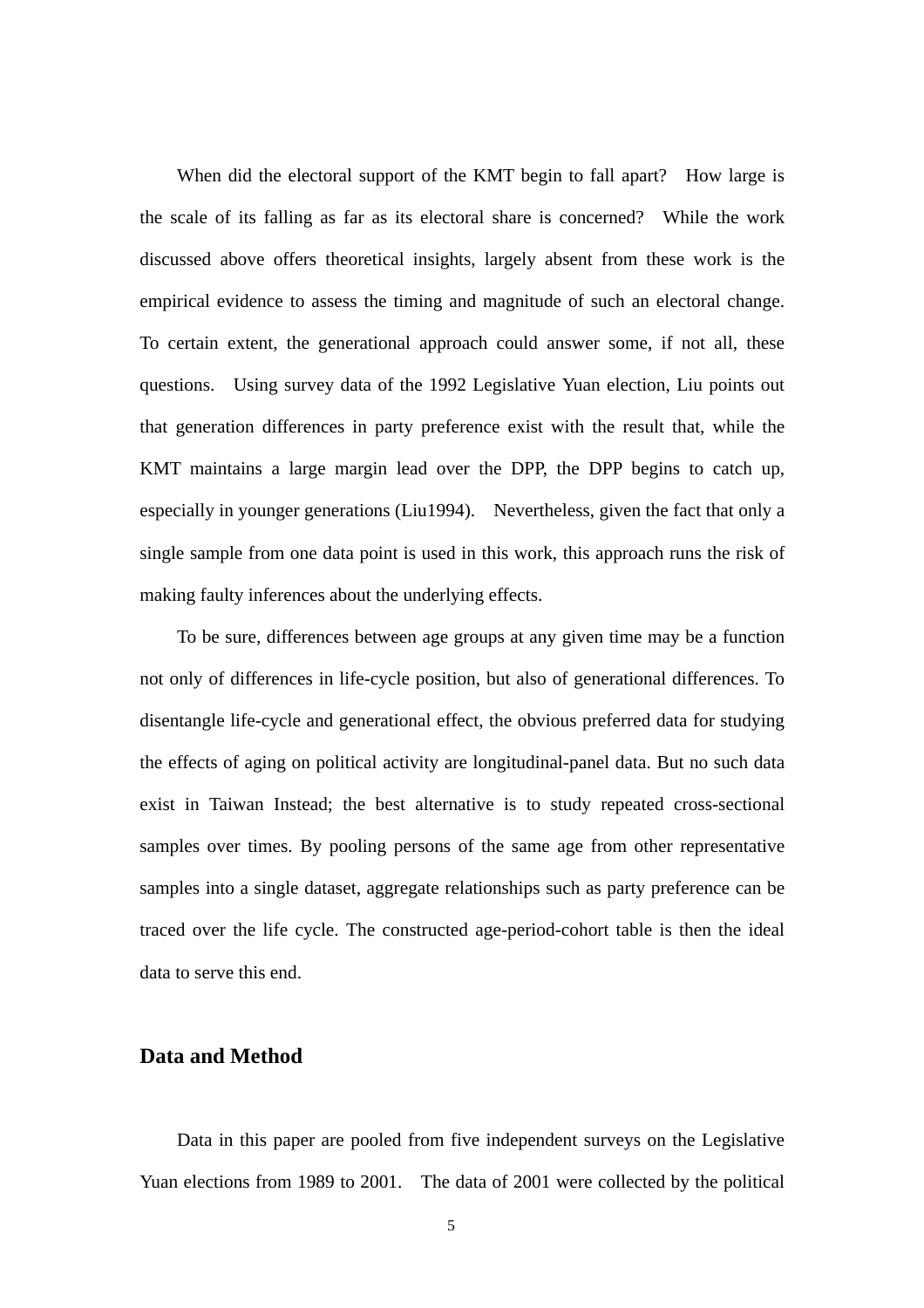science department at National Chung Cheng University in the research project of "Taiwan Election and Democratization: the 2001 Legislative Yuan Election". The rest of the data were conducted by the department of political science at National Taiwan University under the project named "The Change of Political System and Voting Behavior: the Legislative Yuan Election, 1989-1998". The five surveys in together produced 7,461 cases for analysis. What is to be noted is that these five surveys cover the Legislative Yuan election from the onset of Taiwan's democratization until now. The election held in 1989 can be seen as the last election held in the period when Taiwan was governed by a "soft authoritarian regime," and the 1992 Legislative Yuan Election was the first nation wide election to select a brand new legislative body since 1947.

In each survey, question of voting preference is asked and is recoded into three main political coalitions: the Pan-blue, the pan-green, and the independent voters. Then, we construct the dependent variable, voting percentage for the KMT, according to the percentage of vote share collected by the KMT/Pan-blue coalition in each age group from 1989 to 2001.

 The three demographic dimensions were obtained from respondents' report of their age. Period was measure as the year of the election and birth cohort membership as the difference between the year of the election and the age of the respondent. All three measures were coded into three-year intervals corresponding to the length of time between the Taiwan Legislative Yuan elections (for example, 20 to 22, 23-25, etc).

While the APC analysis is a helpful tool to identify the patterns of change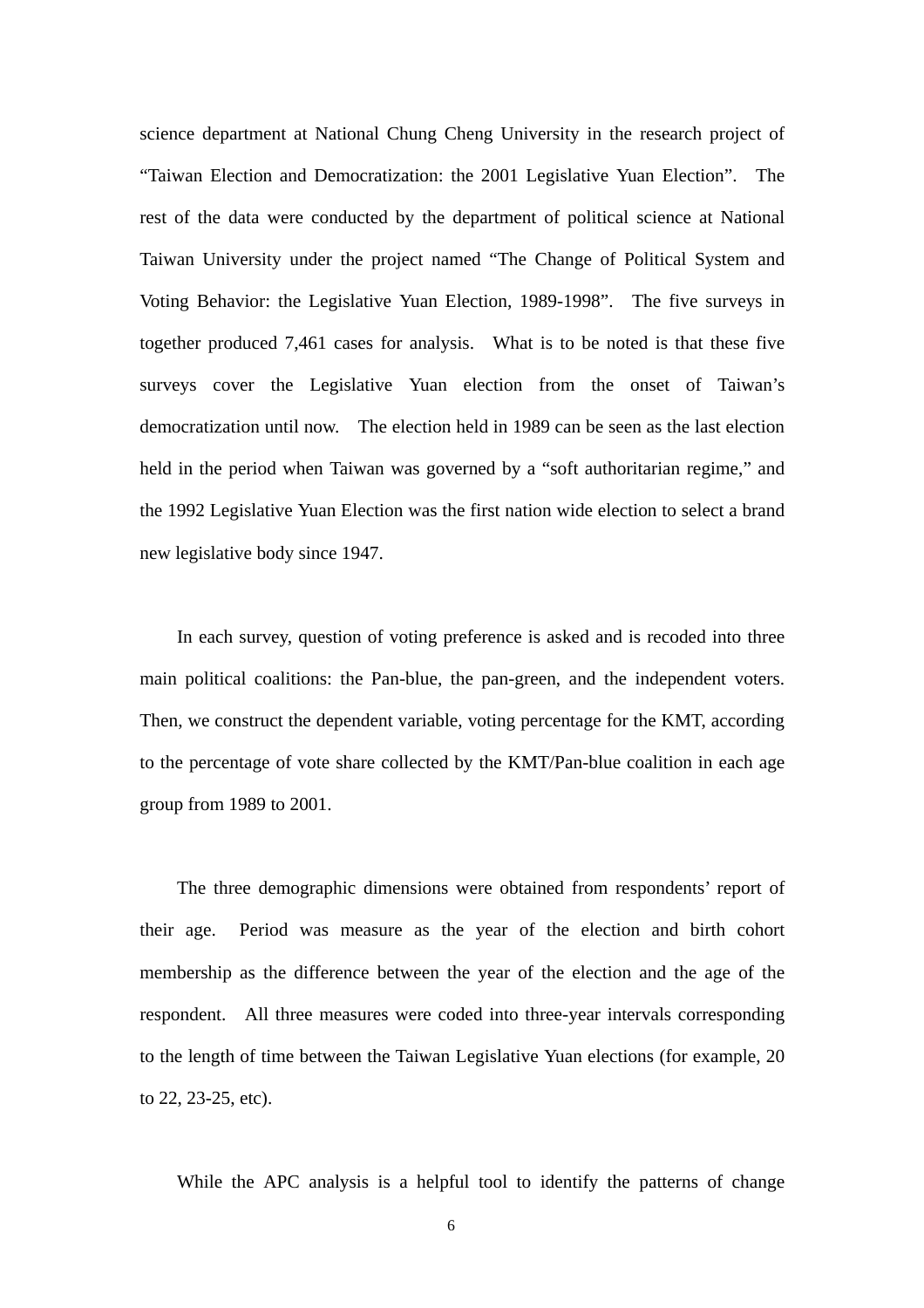overtime, as suggested by Mason et al. (1973), its notorious problem in regression analysis would be underidentified: knowing the value of a case on the other, for example, the age dummies and period dummies would permit a close (perhaps perfect) prediction of the person's birth cohort dummy variables. To avoid the problem of collinearity, we perform more traditional APC analysis: first a graphical approach (see, for instance, Reynolds et al. 1998) and second an approach in which two–factors models are estimated. We estimated successively three two-factor models, in which one factor is in turn arbitrarily excluded from the analysis. By comparing goodness of fit of the three models and the sign and variance of the three effect, we then decide whether age, period, and/or cohort effects are present (Hoeymans et al. 1997; Hsu et al. 2001).

### **Age, Period, and Cohort Analysis**

 The relationship between the KMT electorate vote share and these three demographic dimensions is displayed in Table 1. 18 age groups in the row and 5 periods in the columns yield 90 finely-graded categories. The percentage of cases in each age-by-period category who reported whether each vote is toward the Pan-Blue coalition is presented in the body of the table. Diagnonals running from the upper left to the lower right column contains the 22 birth cohorts identified by age and period combinations.

 To read this table, we use 23-25 age group as an example. In 1989, the Pan-Blue supporting rate was 62%. The supporting rate of the Pan-Blue coalition began to have a slight drop in the 1992 Legislative Yuan Election (56%), when this cohort had aged to the 26-28 bracket. In 1995, when the New Party was formed, this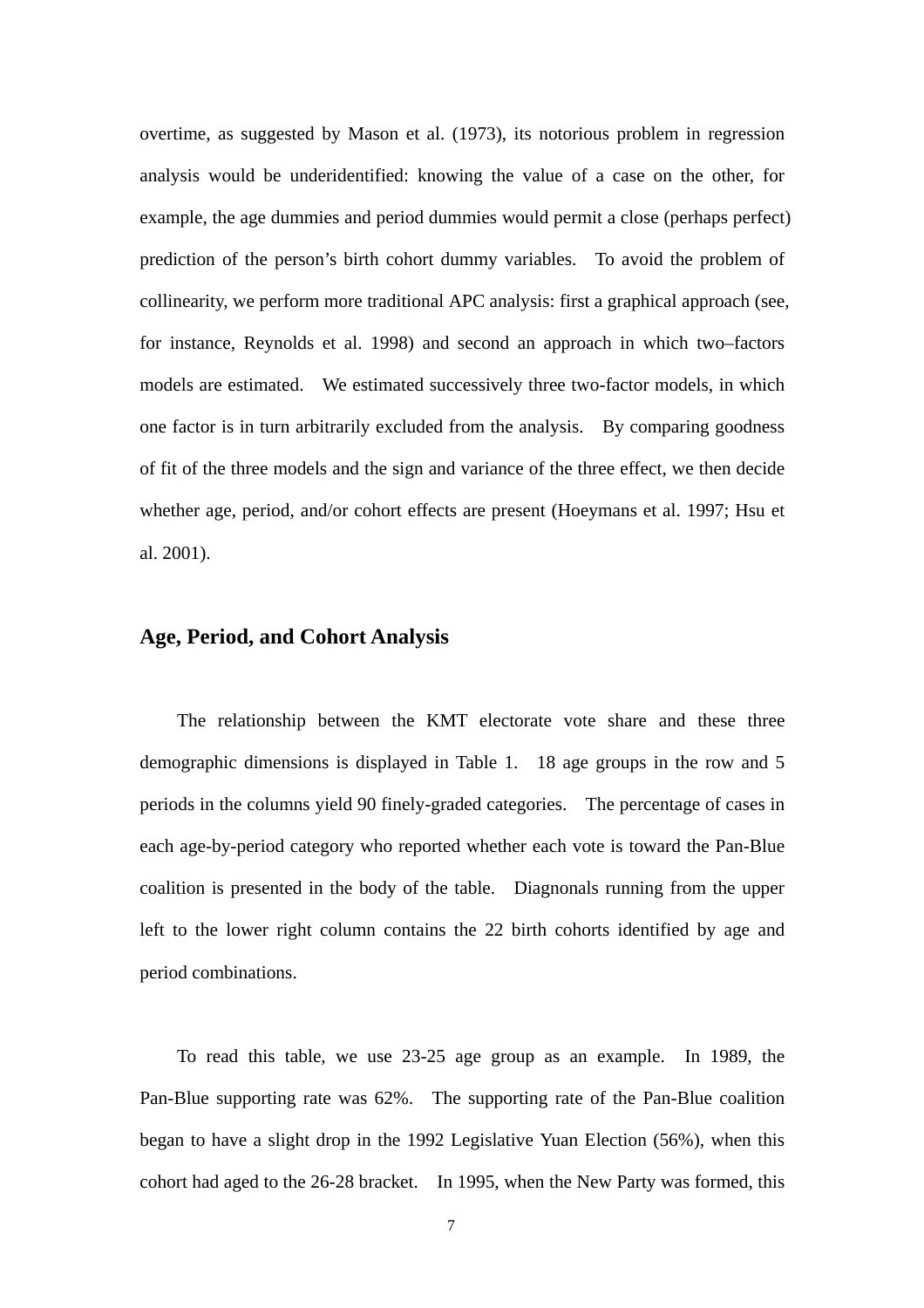birth cohort aged 29-31 and its supporting rate of the Pan-Blue coalition almost stayed at the same level (55%). The pattern remained the same in 1998 (birth cohort 32-34). It is not until 2001, when this birth cohort aged 35-37; we begin to see a more visible drop of the Pan-Blue coalition (46%).

 Not all cohorts show such near linear declining pattern. For those who aged 44-46 in 1989, the rate of support had once increased to 67% in 1992 from previous 44%. Then, we begin to see drops more visibly in 1995 and 1998 (53% in 50-52 aged group and 57% in 53-55 age group). When this birth cohort reached 56-58 in 2001, the rate of supporting the KMT plummeted drastically to 30%.

|            |       |       |       | Year  |       |       |
|------------|-------|-------|-------|-------|-------|-------|
| Age Group  | Total | 1989  | 1992  | 1995  | 1998  | 2001  |
| $20-22yr$  | 0.51% | 0.63% | 0.65% | 0.48% | 0.48% | 0.29% |
| $23-25$ yr | 0.50  | 0.62  | 0.59  | 0.47  | 0.39  | 0.39  |
| 26-28yr    | 0.54  | 0.58  | 0.56  | 0.65  | 0.57  | 0.36  |
| 29-31yr    | 0.50  | 0.53  | 0.57  | 0.55  | 0.44  | 0.40  |
| 32-34yr    | 0.51  | 0.52  | 0.51  | 0.50  | 0.54  | 0.48  |
| 35-37yr    | 0.51  | 0.51  | 0.54  | 0.53  | 0.52  | 0.46  |
| 38-40yr    | 0.48  | 0.44  | 0.47  | 0.50  | 0.53  | 0.46  |
| 41-43yr    | 0.50  | 0.52  | 0.52  | 0.55  | 0.50  | 0.43  |
| 44-46yr    | 0.46  | 0.44  | 0.60  | 0.48  | 0.47  | 0.36  |
| 47-49yr    | 0.47  | 0.52  | 0.67  | 0.37  | 0.53  | 0.36  |
| 50-52yr    | 0.45  | 0.35  | 0.45  | 0.53  | 0.63  | 0.35  |
| 53-55yr    | 0.50  | 0.50  | 0.60  | 0.56  | 0.57  | 0.36  |
| 56-58yr    | 0.41  | 0.53  | 0.38  | 0.44  | 0.54  | 0.30  |
| 59-61yr    | 0.53  | 0.68  | 0.58  | 0.60  | 0.46  | 0.38  |
| $62-64yr$  | 0.55  | 0.72  | 0.65  | 0.67  | 0.47  | 0.25  |
| 65-67yr    | 0.49  | 0.56  | 0.59  | 0.50  | 0.55  | 0.27  |
| 68-70yr    | 0.51  | 0.35  | 0.65  | 0.54  | 0.63  | 0.35  |
| $71$ yr-   | 0.47  | 0.41  | 0.54  | 0.49  | 0.64  | 0.36  |
| Total      |       | 0.52  | 0.56  | 0.52  | 0.53  | 0.37  |
| (N)        | 7,461 | 1301  | 1398  | 1383  | 1357  | 2022  |

Table 1: Percent of Pan-Blue Voting Support, by age groups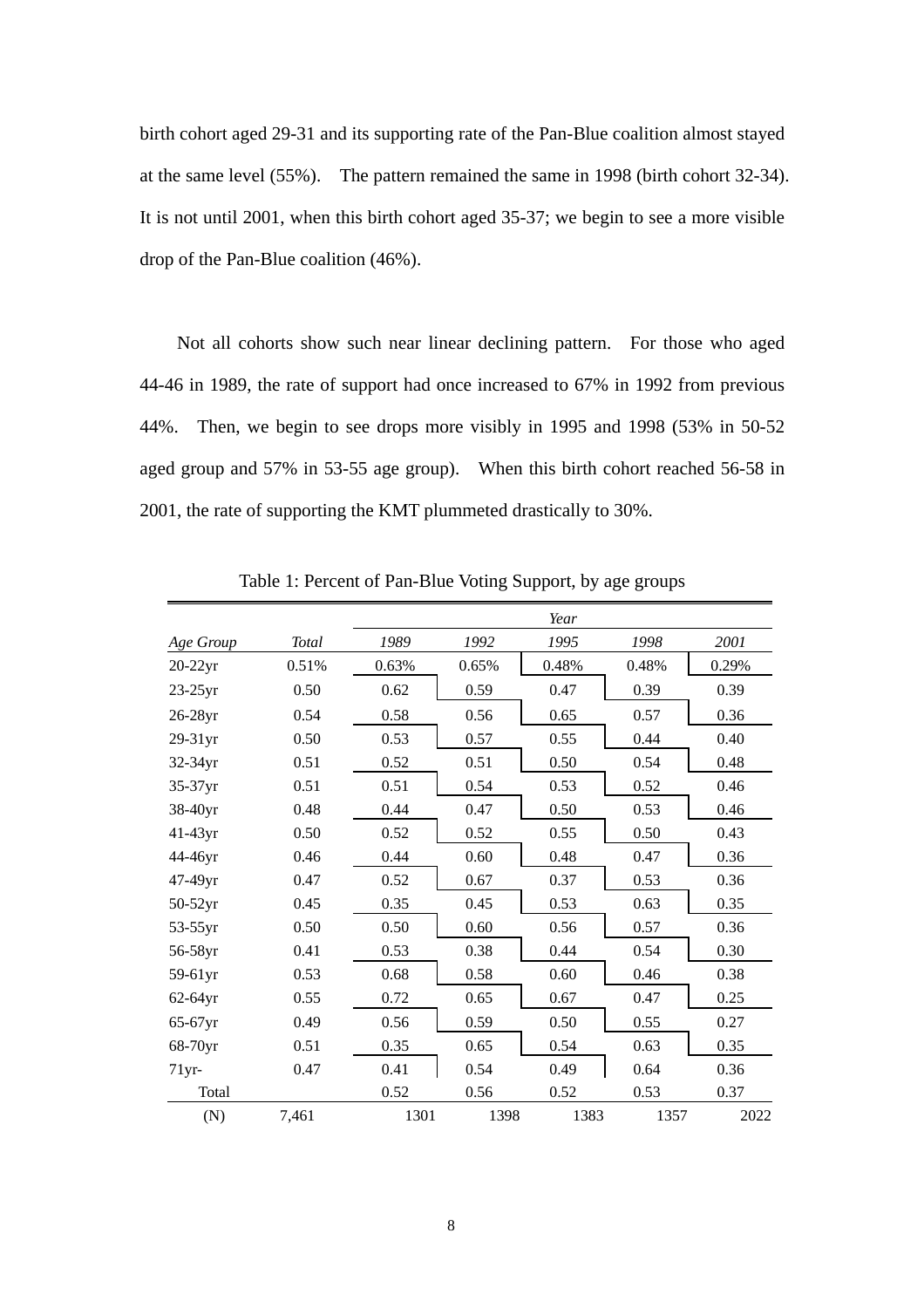In comparison, the period effects are more noticeable. The supporting rate of the Pan-blue camp was the highest in 1992, and, for the most period before 2001, was maintained at 52% and above. In 2001, the vote share of the Pan-blue plunged deeply into 37%, more than 15% of decrease from the previous election. The total turnout rate for the pro-KMT coalition in each period is double checked with the results reported by the Central Election Commission of the Republic of China, the office governing the affair of election in Taiwan. The results up to 1998 are very close to the nation wide results. What is more inconsistent is the difference in the 2001 election, where the difference between survey data and government report is about 11%. We may suggest that the survey data for 2001 might be due in part to sampling variation or to a non-response of pro-KMT voters.

#### **Results**

#### **The Graphical Approach**

To get initial estimates of net aging effect, we examine graphs show change in the pro-blue percentage from younger to older age groups controlling for election year (Figure 1). Each line in the age graph represents changes in the pan-blue support by age within a given survey year. Figure 1 suggests that age effect varies in each election year. In 1989, younger generations tend to have a slightly higher voting percentage for the KMT than the mid-aged generations. In contrast, the older generations seems be more supportive of the KMT in this election, even though the magnitudes of support vary greatly here. The other finding from Figure 1 is that, while there were variations in the support of the KMT by age groups, patterns remain more or less the similar before 2001. It was not until in the 2001 election that we begin to see a inverted-U shaped pattern of the KMT support: lower rates of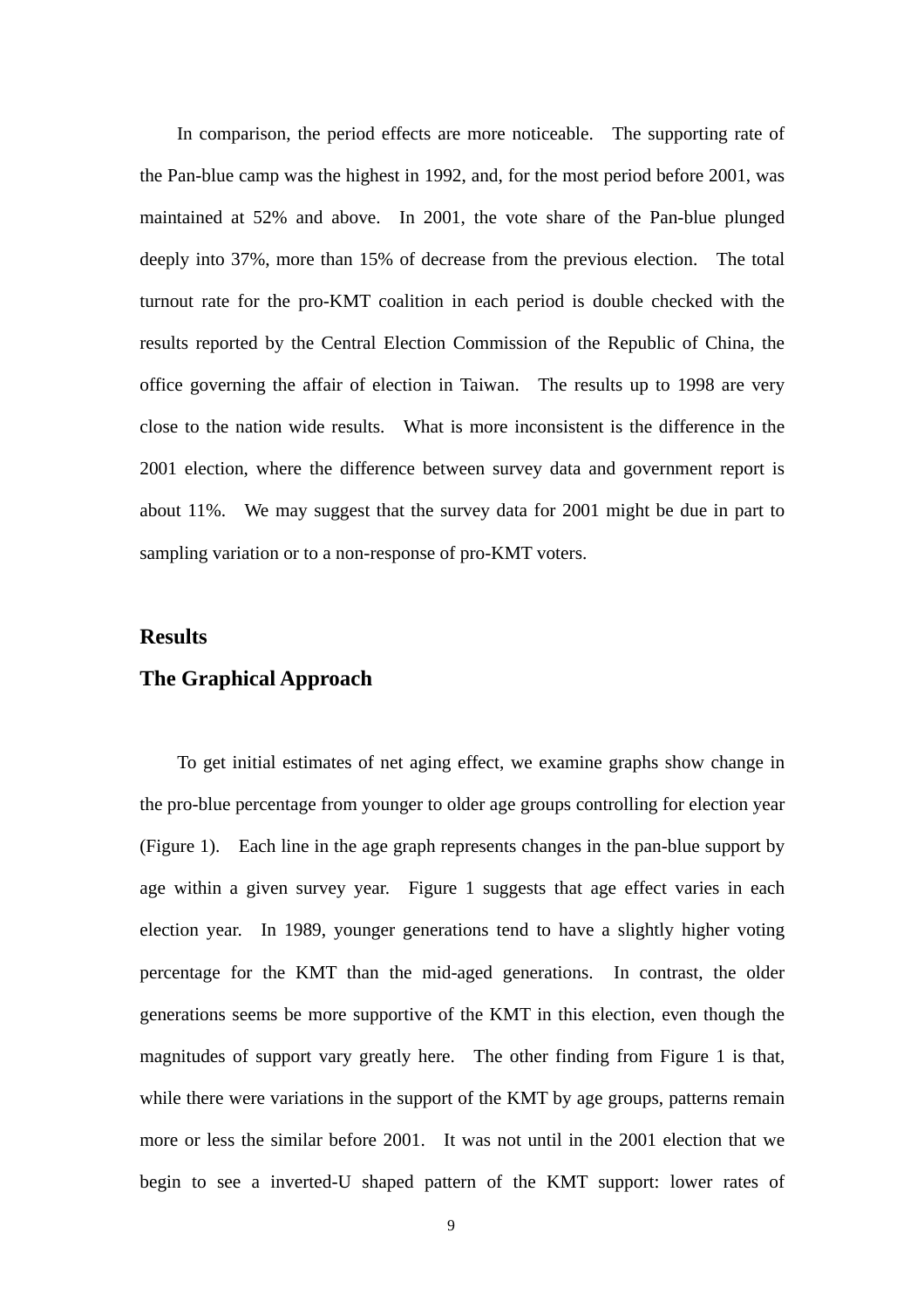supporting in younger and older generation and higher rates in the middle aged generations (aged between 29 to 44).



Figure 1: Age Trends in the Pan-Blue Electoral Support (within each election year)

 To understand cohort effect, Figure 2 is used to display change in the pro-blue percentage from older to younger generations controlling for election year. Several observations can be drawn from Figure 2. First, the magnitude of change varies generations from generations: the largest scale of decline is found among the older generations (aged 50 and above), relatively larger in younger generations (aged 29 and below) and the smallest in middle aged generation (aged 30-49). Second, the sharpest slope of declining pro-KMT support rate is found in generations aged below 26, and the second sharpest in 27-29 and 53-71 aged groups; in contrast, the declining support of the KMT is tapering in middle aged groups.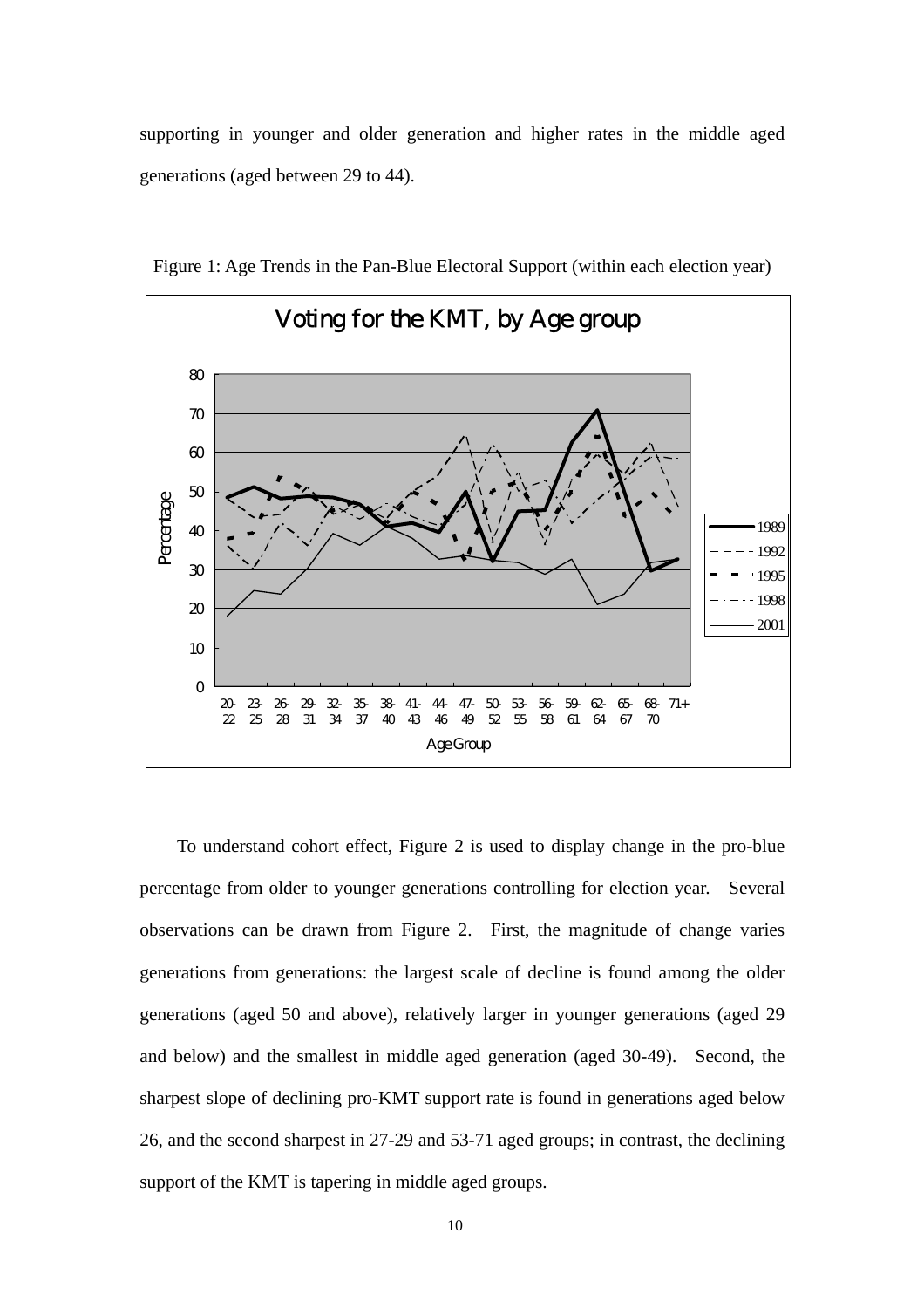

Figure 2: Cohort Trend of the Pan-Blue Electoral Support (within age groups)

# **The Two-Factors Model**

 The two-factors approach aims at separating the age, period, and cohort effect. Table 2 reports the result of the APC two-factors analysis on the changing electorate vote of the Pan-Blue coalition. Model AP, PC, and AC, stand for the age-period model, the period-cohort model, and the age-period mode. The three models are estimated using Random Effects techniques.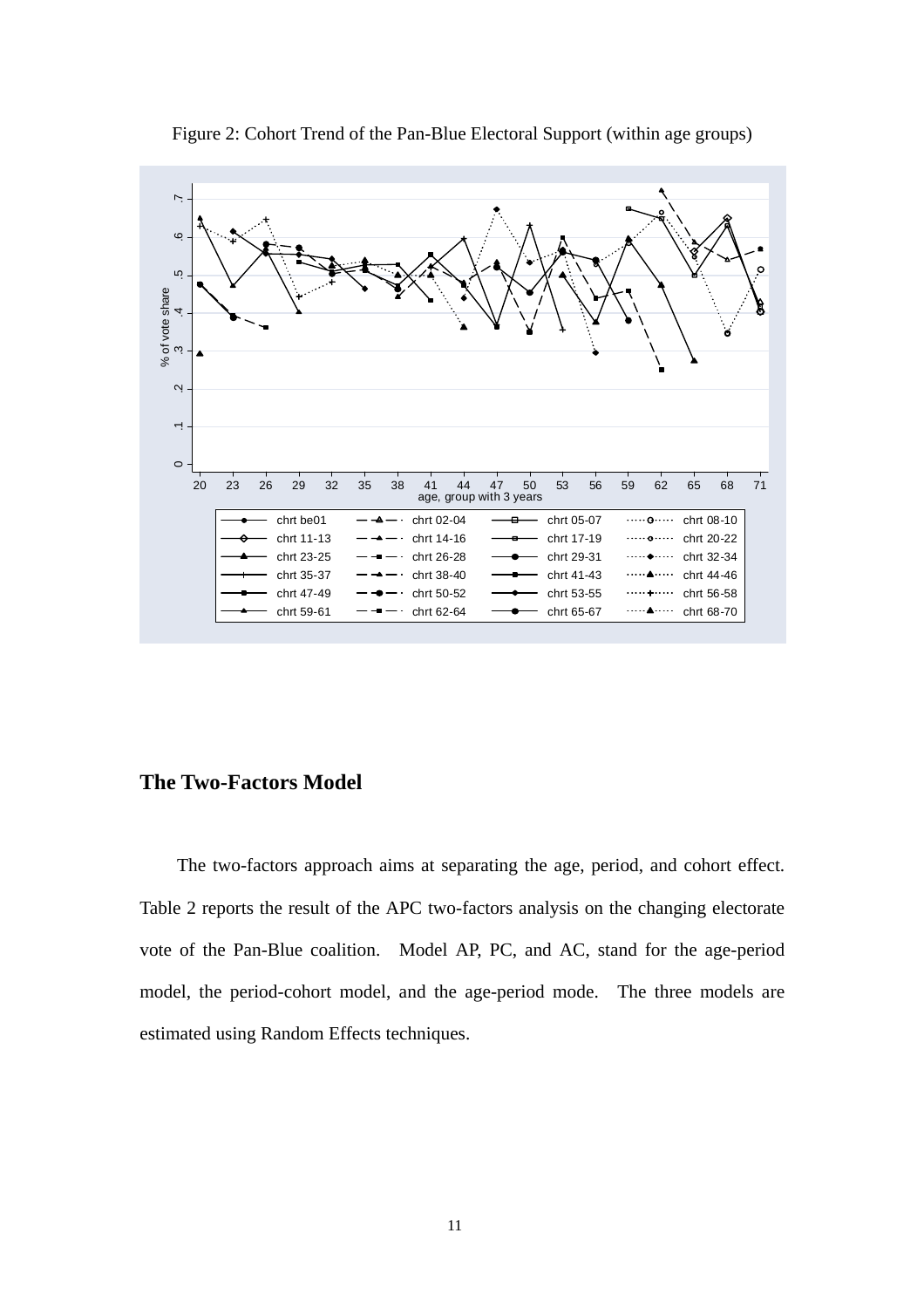|           | Age-Period Model |                             | Period-Cohort Model |              | Age-Cohort Model |                             |
|-----------|------------------|-----------------------------|---------------------|--------------|------------------|-----------------------------|
|           | Coef.            | Std. Err.                   | Coef.               | Std. Err.    | Coef.            | Std. Err.                   |
| Constant  | 0.554            | $***$<br>$-0.005$<br>$\ast$ | 0.471               | $-0.004$ *** | 0.776            | $***$<br>$\ast$<br>$-0.007$ |
| Period    |                  |                             |                     |              |                  |                             |
| 1989      | $\boldsymbol{0}$ |                             | $\boldsymbol{0}$    |              |                  |                             |
|           |                  | $***$                       |                     |              |                  |                             |
| 1992      | 0.01             | $-0.002 *$                  | 0.016               | $-0.002$ *** |                  |                             |
| 1995      | $-0.016$         | $***$<br>$-0.002*$          | $-0.002$            | 0.326        |                  |                             |
|           |                  | $***$                       |                     |              |                  |                             |
| 1998      | $-0.031$         | $-0.002*$                   | $-0.01$             | $-0.002$ *** |                  |                             |
| 2001      | $-0.163$         | **<br>$-0.002 *$            | $-0.129$            | $-0.002$ *** |                  |                             |
| Age       |                  |                             |                     |              |                  |                             |
|           |                  |                             |                     |              |                  |                             |
| $=20-22$  | $\boldsymbol{0}$ | $***$                       |                     |              | $\boldsymbol{0}$ | $**$                        |
| $23 - 25$ | 0.002            | $0.004*$                    |                     |              | $-0.078$         | $-0.004*$                   |
|           |                  | $***$                       |                     |              |                  | $***$                       |
| 26-28     | 0.043            | $0.004 *$<br>$***$          |                     |              | $-0.086$         | $-0.004*$<br>$***$          |
| 29-31     | 0.056            | $0.004*$                    |                     |              | $-0.129$         | $-0.004*$                   |
|           |                  | $***$                       |                     |              |                  | $***$                       |
| 32-34     | 0.071            | $0.004*$                    |                     |              | $-0.145$         | $-0.004*$                   |
| 35-37     | 0.064            | $***$<br>$0.004*$           |                     |              | $-0.175$         | $***$<br>$-0.005*$          |
|           |                  | $***$                       |                     |              |                  | $***$                       |
| 38-40     | 0.063            | $0.004*$                    |                     |              | $-0.203$         | $-0.005*$                   |
| $41 - 43$ | 0.076            | $***$<br>$0.004 *$          |                     |              | $-0.206$         | $***$<br>$-0.005*$          |
|           |                  | $***$                       |                     |              |                  | $***$                       |
| 44-46     | 0.054            | $0.004*$                    |                     |              | $-0.258$         | $-0.006*$                   |
| 47-49     | 0.073            | $***$<br>$0.004 *$          |                     |              | $-0.274$         | $**$<br>$-0.006*$           |
|           |                  | **                          |                     |              |                  | **                          |
| 50-52     | 0.059            | $0.005*$                    |                     |              | $-0.311$         | $-0.007*$                   |
|           |                  | **                          |                     |              |                  | $***$                       |
| 53-55     | 0.084            | $0.005*$<br>**              |                     |              | $-0.307$         | $-0.007*$<br>$**$           |
| 56-58     | 0.021            | $0.005*$                    |                     |              | $-0.416$         | $-0.008*$                   |
|           |                  | **                          |                     |              |                  | $**$                        |
| 59-61     | 0.097            | $0.005*$<br>**              |                     |              | $-0.391$         | $-0.008*$<br>$**$           |
| 62-64     | 0.137            | $0.005*$                    |                     |              | $-0.414$         | $-0.009*$                   |
|           |                  | **                          |                     |              |                  | $**$                        |
| 65-67     | 0.073            | $0.005*$<br>**              |                     |              | $-0.54$          | $-0.009*$<br>$**$           |
| 68-70     | 0.102            | $0.005*$                    |                     |              | $-0.565$         | $-0.009*$                   |
|           |                  | **                          |                     |              |                  | $**$                        |
| $71+$     | 0.061            | $0.004 *$                   |                     |              | $-0.643$         | $-0.01 *$                   |

| Table 2 Two-Factors APC Model |
|-------------------------------|
|-------------------------------|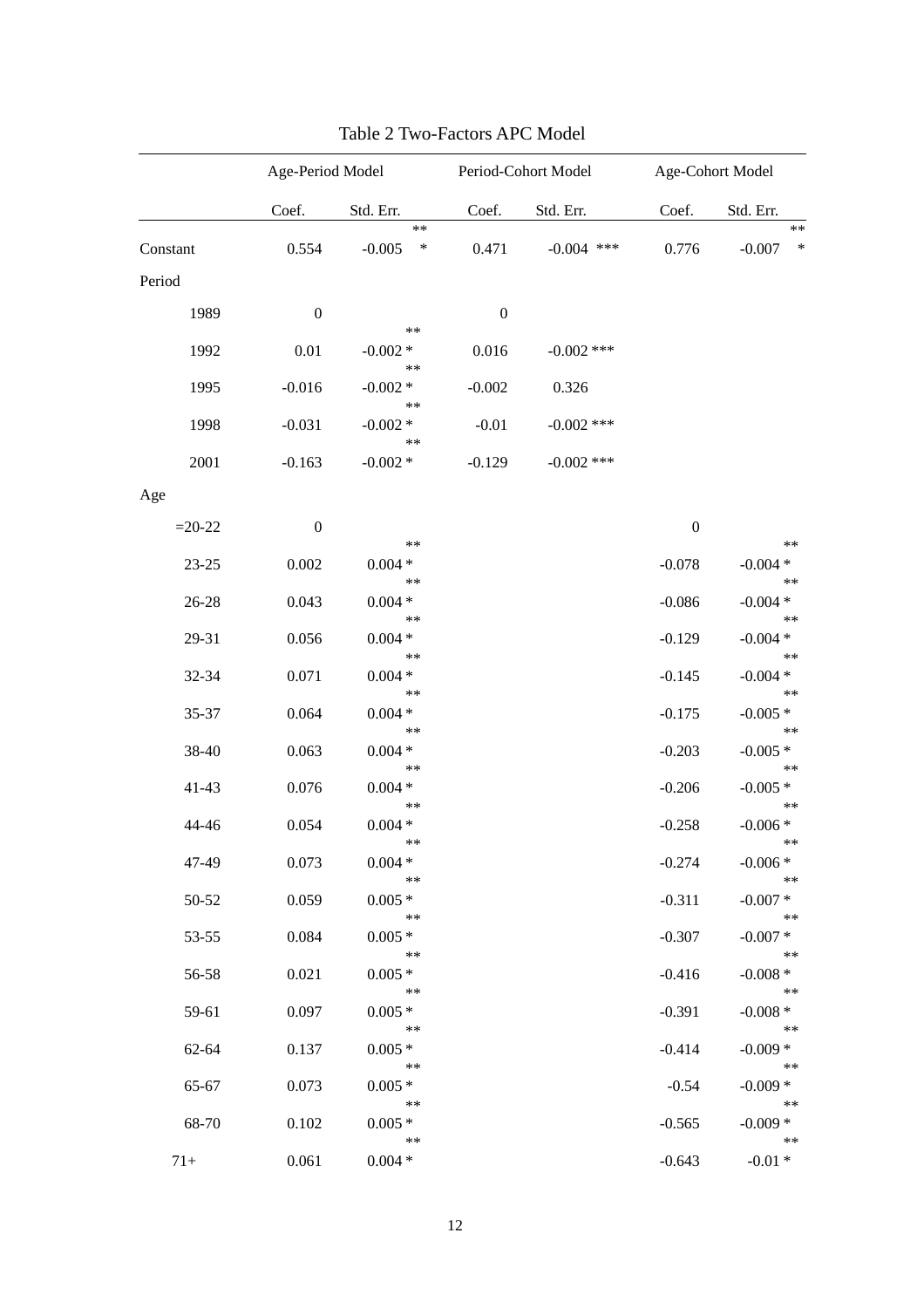|               | Age-Period Model |           | Period-Cohort Model |              | Age-Cohort Model |                           |
|---------------|------------------|-----------|---------------------|--------------|------------------|---------------------------|
|               | Coef.            | Std. Err. | Coef.               | Std. Err.    | Coef.            | Std. Err.                 |
| Cohort        |                  |           |                     |              |                  |                           |
| $-1918$       |                  |           | $-0.055$            | $-0.006$ *** | 0.268            | $**$<br>$-0.009*$<br>$**$ |
| 1919-21       |                  |           | $-0.052$            | $-0.006$ *** | 0.243            | $-0.009*$<br>$**$         |
| 1922-24       |                  |           | 0.047               | $-0.005$ *** | 0.321            | $-0.008*$                 |
| 1925-27       |                  |           | 0.092               | $-0.005$ *** | 0.318            | $**$<br>$-0.007*$         |
| 1928-30       |                  |           | 0.063               | $-0.005$ *** | 0.244            | $**$<br>$-0.007*$         |
| 1931-33       |                  |           | 0.035               | $-0.005$ *** | 0.174            | $**$<br>$-0.006*$         |
| 1934-36       |                  |           | $-0.047$            | $-0.005$ *** | 0.035            | $**$<br>$-0.006*$         |
| 1937-39       |                  |           | $-0.066$            | $-0.005$ *** | $-0.031$         | $**$<br>$-0.005*$         |
| $= 1940 - 42$ |                  |           |                     |              |                  |                           |
| 1943-45       |                  |           | 0.01                | $-0.005*$    | $-0.009$         | $-0.006$                  |
| 1946-48       |                  |           | $-0.007$            | $-0.004$     | $-0.073$         | $**$<br>$-0.006*$         |
| 1949-51       |                  |           | $-0.015$            | $-0.004$ *** | $-0.098$         | $**$<br>$-0.006*$         |
| 1952-54       |                  |           | $-0.019$            | $-0.004$ *** | $-0.129$         | $**$<br>$-0.006*$         |
| 1955-57       |                  |           | $-0.02$             | $-0.004$ *** | $-0.156$         | $**$<br>$-0.006*$         |
| 1958-60       |                  |           | 0.005               | $-0.004$     | $-0.156$         | $**$<br>$-0.006*$         |
| 1961-63       |                  |           | 0.012               | $-0.004$ **  | $-0.174$         | $**$<br>$-0.007 *$        |
| 1964-66       |                  |           | 0.01                | $-0.004$ **  | $-0.2$           | $***$<br>$-0.007*$        |
| 1967-69       |                  |           | $-0.001$            | $-0.004$     | $-0.249$         | $**$<br>$-0.007*$         |
| 1970-72       |                  |           | $-0.042$            | $-0.004$ *** | $-0.309$         | $**$<br>$-0.007*$         |
| 1973-75       |                  |           | $-0.122$            | $-0.004$ *** | $-0.425$         | $**$<br>$-0.008 *$        |
| 1976-78       |                  |           | $-0.1$              | $-0.005$ *** | $-0.441$         | $**$<br>$-0.008 *$        |
| 1979-81       |                  |           | $-0.162$            | $-0.005$ *** | $-0.597$         | $**$<br>$-0.009*$         |
| $\mathbf N$   | 7461             |           | 7446                |              | 7446             |                           |
| R-Squared     | 0.597            |           | 0.72                |              | 0.649            |                           |

= base category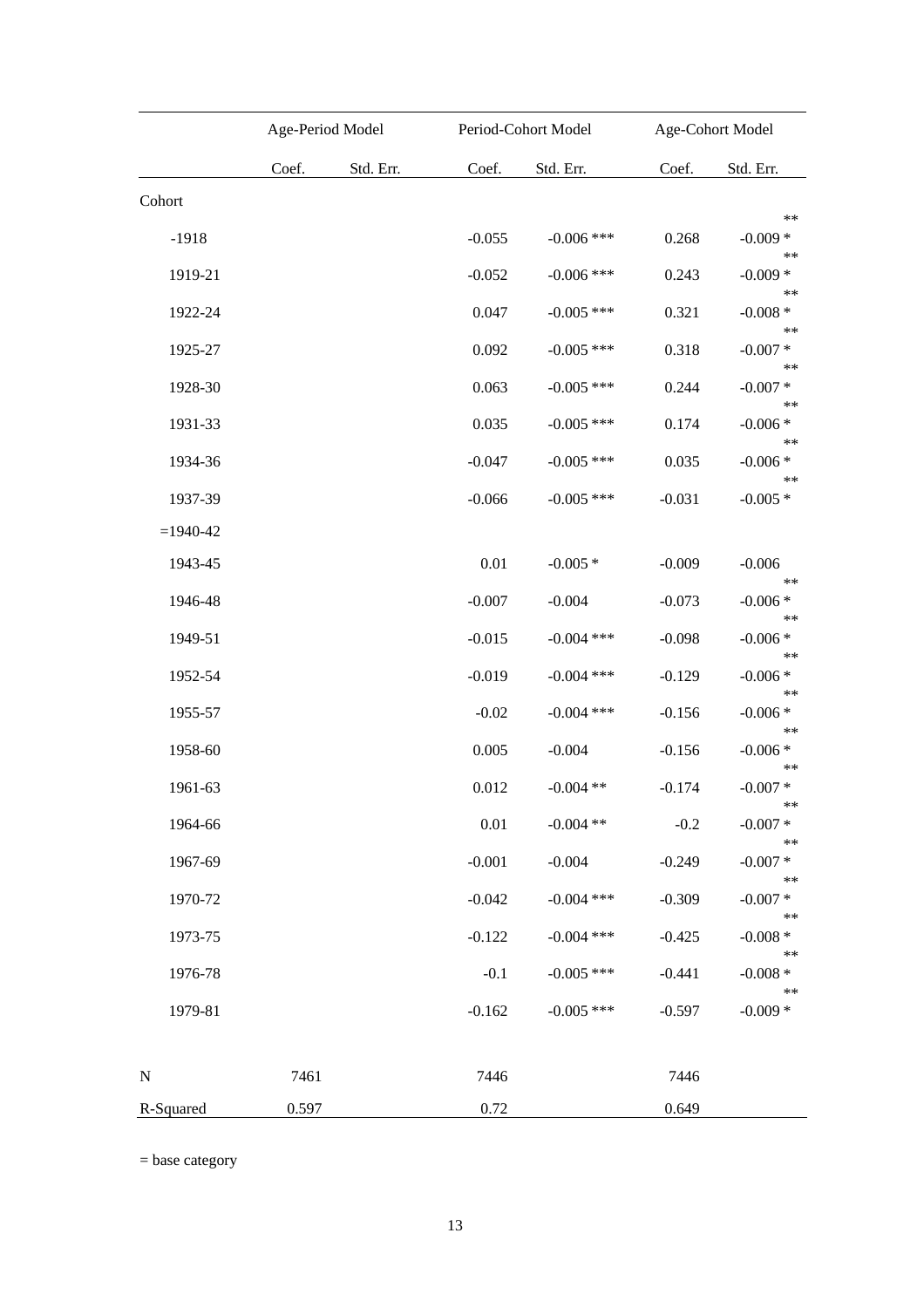Results of Model AP and AC are compared first. The age parameters are comparable and jointly significant in both models. In the AP model, the percentage of voting for the Pan-Blue Coalition rises with age from younger to middle-aged generations and stays in the same level until 47-49 aged group. In the older generations, while the percentage of support is a bit higher, the magnitude of fluctuation is larger (from 0.21 to 0.137), indicating that the pattern is not stable in the older generations. However, if we turn our attention to the age coefficients in the AC model, it is clear that the age coefficients are of opposite signs in two models. Consequently conclusion about the age effects on voting preference is not inclusive.

 Model AC and PC are then compared to find whether cohort effects are present in the study. Cohort effects are significant in both models. To understand the meaning of these numbers, we need to examine closely whether the signs of cohort coefficients are in the same direction and how consistent and how strong the cohort coefficients, along with comparing the results from the AP model. In so doing, our observations are the followings. First, the cohort effects are found to be important in that, by adding cohort into the equation, the age coefficients immediately weaken more significantly in the AC model than in the PC model. This suggests that the declining support of the Pan-Blue coalition is associated with the cohort effects. Yet, there are caveats and I shall point out in the following.

Second, given the fact that the coefficients of the period effects remains relatively strong after controlling for the cohort effects, the cohort effects have to be studied with the period effects. In our models, the period effects is the strongest in the 2001 Legislative Yuan election, suggesting that this elections is a temporal event that by itself can explain the declining pro-KMT support to a greater extent. Third,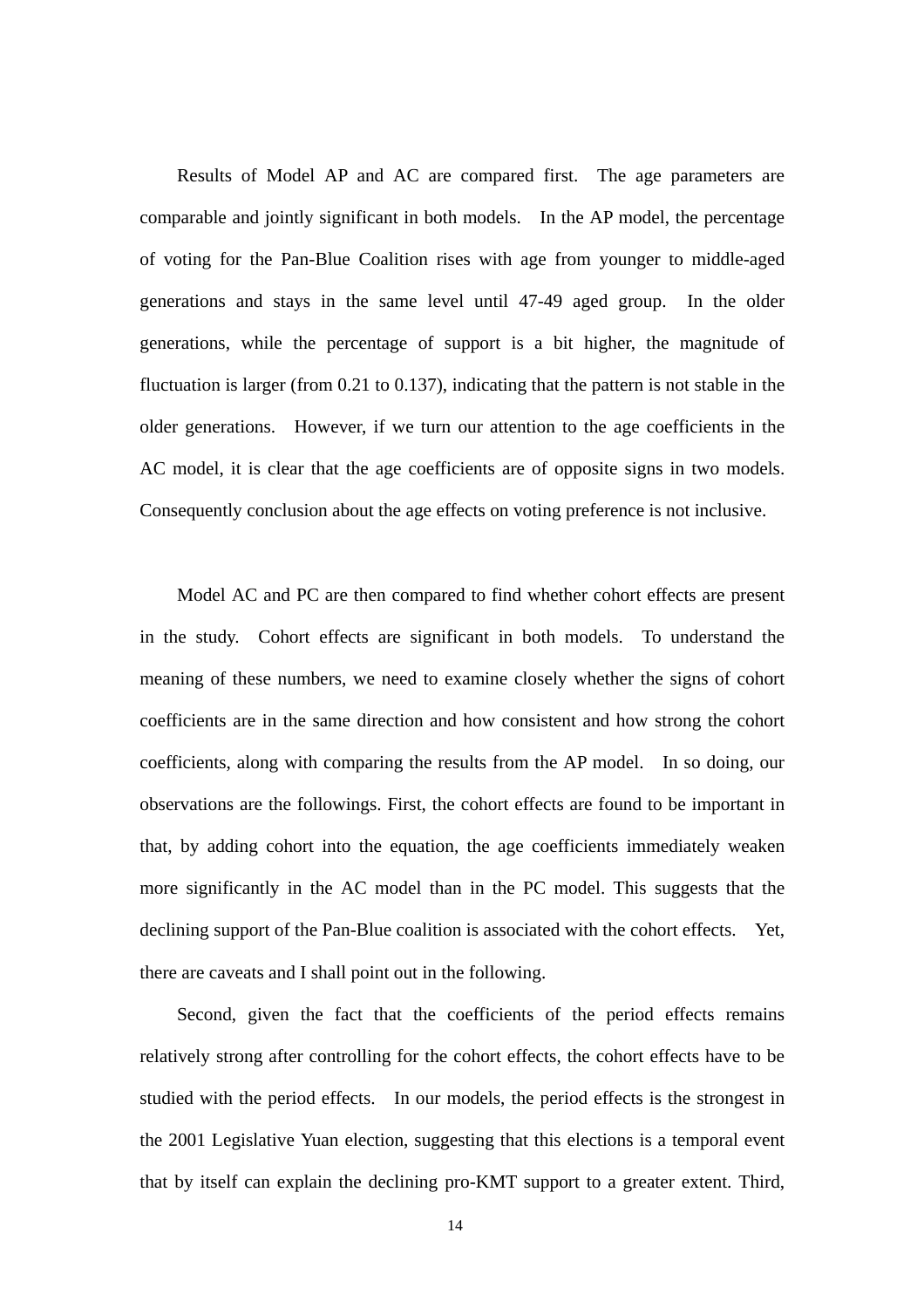while the cohort effects remain strong in our models, the direction of change is not linear. When the cohort coefficients in the PC and the AC model are compared, the signs in some cohorts are not in the same direction (for instance, those who were born before 1921, and during 1934-36, 1943-45, and 1958-66). As a rule of thumb, we then suggest that the birth cohort effects are not consistent in these birth cohorts.

Fourth, to certain extent, there exists a generation shift. Comparing the cohort coefficients in both the PC and the AC model, the rate of supporting the Pan-Blue coalition levels off in the earlier birth cohorts and then decreases in the younger cohorts greatly. This observation confirms the findings from the graphical approach in the previous sections.

# **Conclusions**

 Using the cohort analysis to study the electoral support of the Pan-Blue coalition during the course of Taiwan's democratization, we hope to understand how the basic electoral change during Taiwan's democratization. The finding in this paper confirms the observation that generation change is evident during the course of Taiwan's democratization, especially among the younger generations. In addition, it also finds out that the magnitude of switching votes from the KMT alliance has been greater during elections of the periods investigated. Yet, to make this claim, we have to be cautious, since the change of this type did not occur not until the 2001 Legislative Yuan elections. In other words, at the day of assuming his presidency in 2000, Chen Shui-bian then had the legal right to control executive power and to mobilize the resources previously owned by the KMT, despite the fact that the electoral vote share for him was only 39 percent. As a result, the 2001 Legislative election was in the DPP's advantage, if the party is also adept at election campaigning.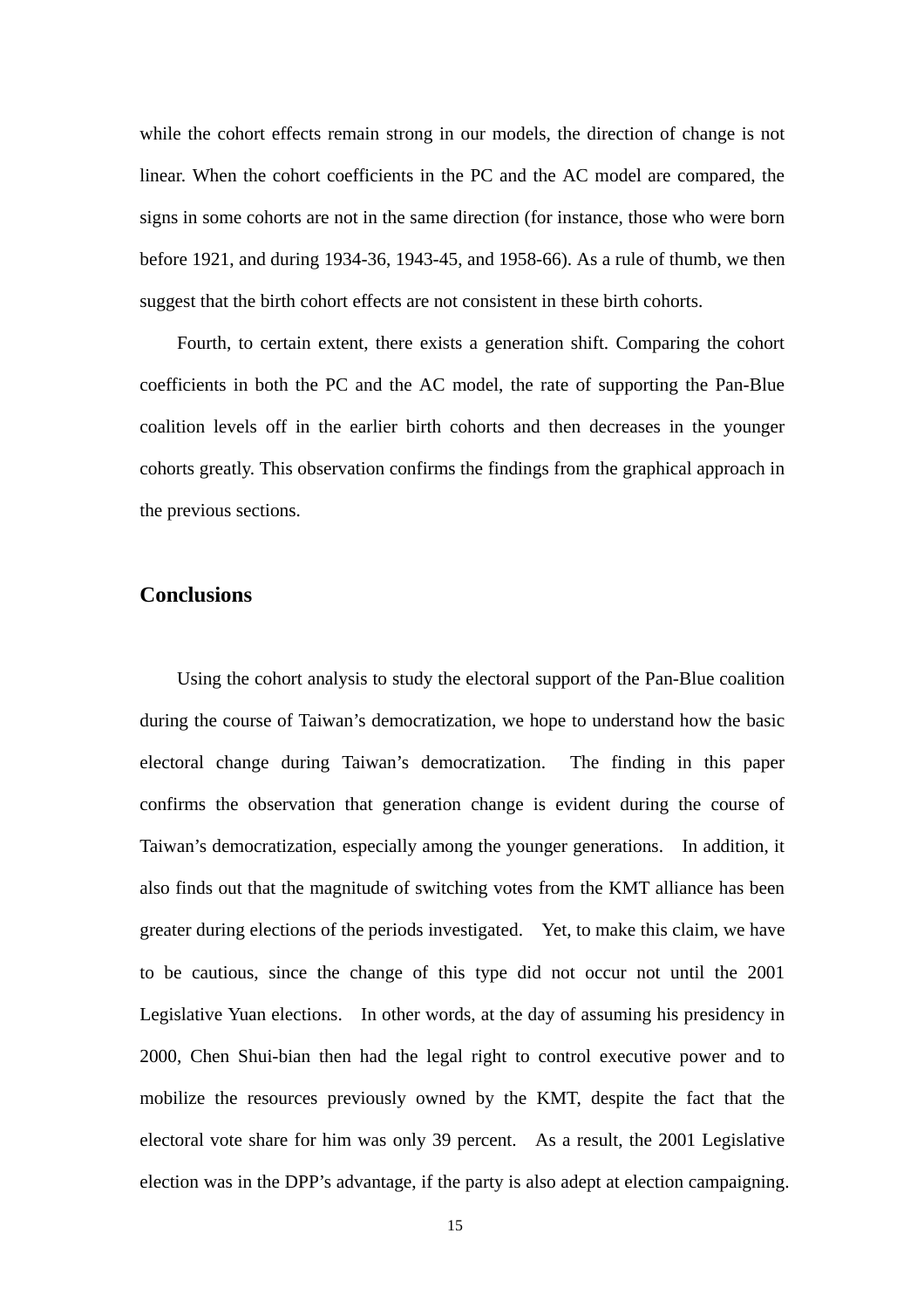A large scale generational change of vote switching was, and is still, underway, as the electoral result of the 2001 Presidential election shows. As observed by Cheng (2003), if the KMT and its allies simply obstruct the DPP's ability to govern, while failing to find a vision that will give voters strong reasons to support them and to see the party with credibility in the political future market, then the declining electoral support that this paper attempts to address is just the beginning for this aged-old party.

 Thus, while this study focuses merely on the change of electoral support of the KMT and its alliance with a simple set of variables, we believe it could unveil one of the most important aspects of change underlying such a great transformation in the history of Taiwan politics. Age, period, and cohort variables only stand proxy for other perhaps more important processes and events. Estimating the separate effects of age, period, and cohort on Taiwan's voting behavior may provide guideline in identifying the some very basic underlying processes in this society.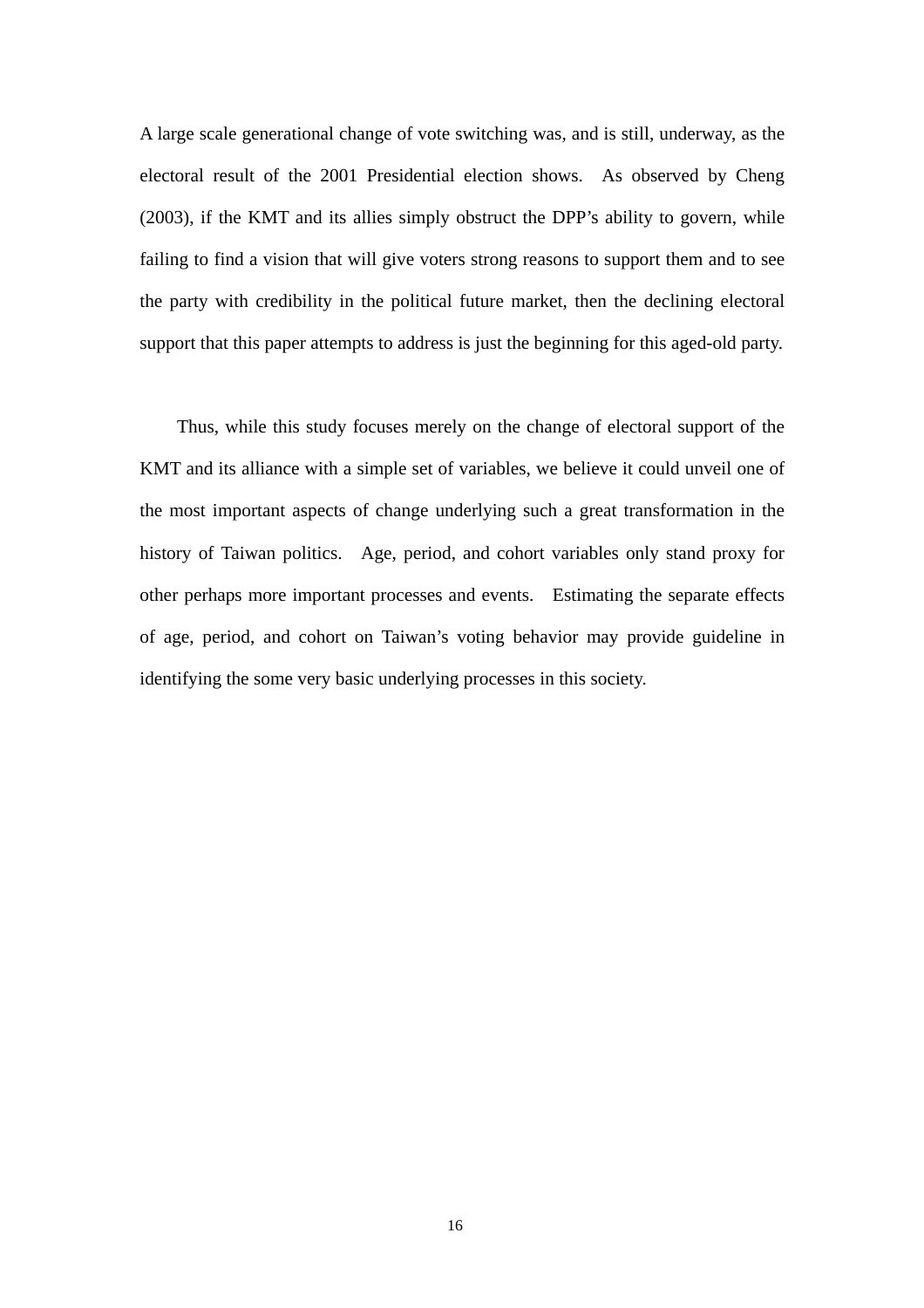#### References

- Abramson, Paul R. 1979. "Developing Party Identification: A Further Examination of Life-Cycle, Generation, and Period Effects." American Journal of Political Science 23:78-96.
- Cheng, Tun-Jen. 1989. "Democratizing the Quasi-Leninist Regime in Taiwan" World Politics 41(4):471-499.
- Cheng, Tun-Jen. 2003. "Embracing Defeat: the KMT and the PRI after 2000." Consolidating Democracy in Taiwan, edited by Yun-han Chu and Larry Diamond, and Chih-cheng Lo.
- Yun-Han Chu; Melvin J. Hinich; Tse-Min Lin. 1996. "Conflict Displacement and Regime Transition in Taiwan: A Spatial Analysis." World Politics 48: 453-481.
- Clagget, William. 1981. "Partisan Acquisition Versus Partisan Intensity: Life-Cycle, Generation, and Period Effects, 1925-1976." American Journal of Political Science 25: 193-214.
- Converse, Philip E. 1981. "The Dynamics of Party Support: Cohort-Analyzing Party Identification." Beverly Hills, Ca.: Sage Publications.
- Hammel, Robert and Kenneth Janda. 1994. "Toward an Integrated Theory of Party Change." Journal of Theoretical Politics 6:259-287.
- Hout Micahael and David Knock. 1975. "Change in Voting Turnout, 1952-1972." The Public Opinion Quarterly 39(1):52-68.
- Hsiao, Hsin-huang Michael. 1990. "Emerging Social Movements and the Rise of a Demanding Civil Society in Taiwan." The Australian Journal of Chinese Affairs 24: 163-180.
- Hsu, Hou-yan. 1993. "Party Preference, Party Identification, and Voting Choice." Journal of Social Science and Philosophy 3 (2): 144-166. (In Chinese)
- Hsu, Yong-ming. 2000. "The Formation of Southern Politics? Regional Difference in Party Support: 1993-2000." Social Science Journal of National Chung-shan